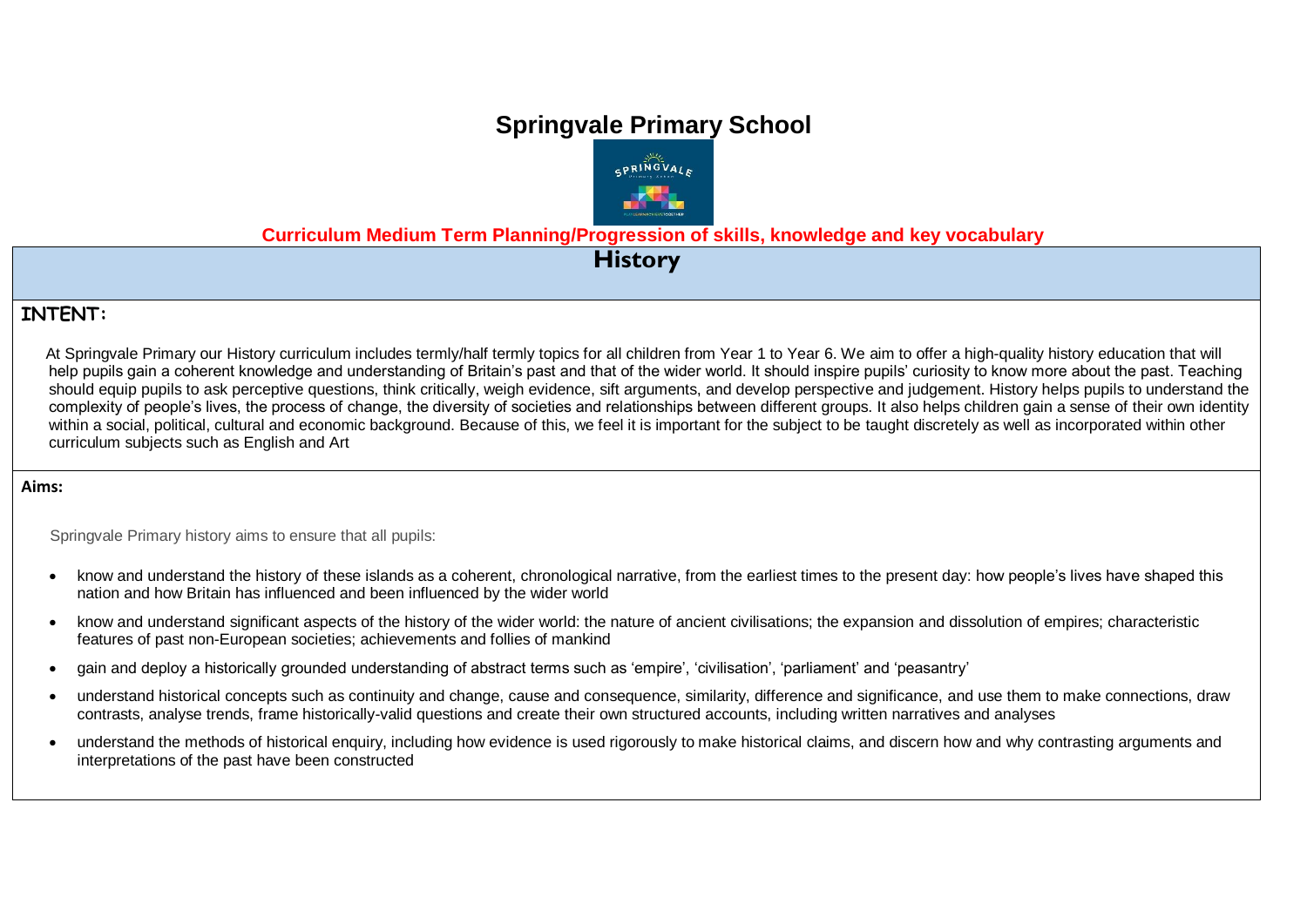## **KS1: Years 1 and 2**

### National Curriculum

Pupils should develop an awareness of the past, using common words and phrases relating to the passing of time. They should know where the people and the events they study fit within a chronological framework and identify similarities and differences between ways of life in different periods. They should use a wide vocabulary of everyday historical terms. They should ask and answer questions, choosing and using parts of stories and other sources to show that they know and understand key features of events. They should understand some of the ways in which we find out about the past and identify different ways in which it is represented. Pupils will be introduced to historical periods that they will study more fully at KS2 and KS3. The progression will be taught through people, events and changes.

| Knowledge (I know therefore)                                                                                                                                                                                                                                      |           |                                                                                                                                                                                                                                                                                                                                |
|-------------------------------------------------------------------------------------------------------------------------------------------------------------------------------------------------------------------------------------------------------------------|-----------|--------------------------------------------------------------------------------------------------------------------------------------------------------------------------------------------------------------------------------------------------------------------------------------------------------------------------------|
| I know about changes within living memory and where appropriate these should be used to<br>reveal aspects of change in national life.                                                                                                                             | therefore | can sequence events in my life.<br>I can explain how I have changed since I was born.<br>I can verbalise a change in national life within my lifetime.<br>I am beginning to use the right historical words to explain the<br>passing of time e.g. old, new and a long time ago, before,<br>after, past, present, then and now. |
| know events beyond living memory that are significant nationally or globally e.g. Great Fire of<br>London, first aeroplane flights or events commemorated through festivals or anniversaries.                                                                     | therefore | can sequence photographs from beyond living memory.<br>I can verbalise some basic information about a significant<br>event that happened in the past.<br>I can recognise that some objects belonged to the past.<br>I can ask and answer questions about old and new objects.                                                  |
| I know about the lives of significant individuals in the past who have contributed to national<br>and international achievements. Some should be used to compare aspects of life in different<br>periods e.g. Mary Seacole/Florence Nightingale and Edith Cavell) | Therefore | can recognise why people did things, why events happened<br>and what happened as a result.<br>I can explain how some people have helped us to have better<br>lives.<br>I can research the life of a famous person from the past using<br>different sources of evidence.                                                        |
| I know about significant historically events. People and places in my locality.                                                                                                                                                                                   | Therefore | can spot old and new things in a picture/photograph<br>I can answer questions using books and the internet.<br>I can give examples of things that were different when my<br>grandparents were children.                                                                                                                        |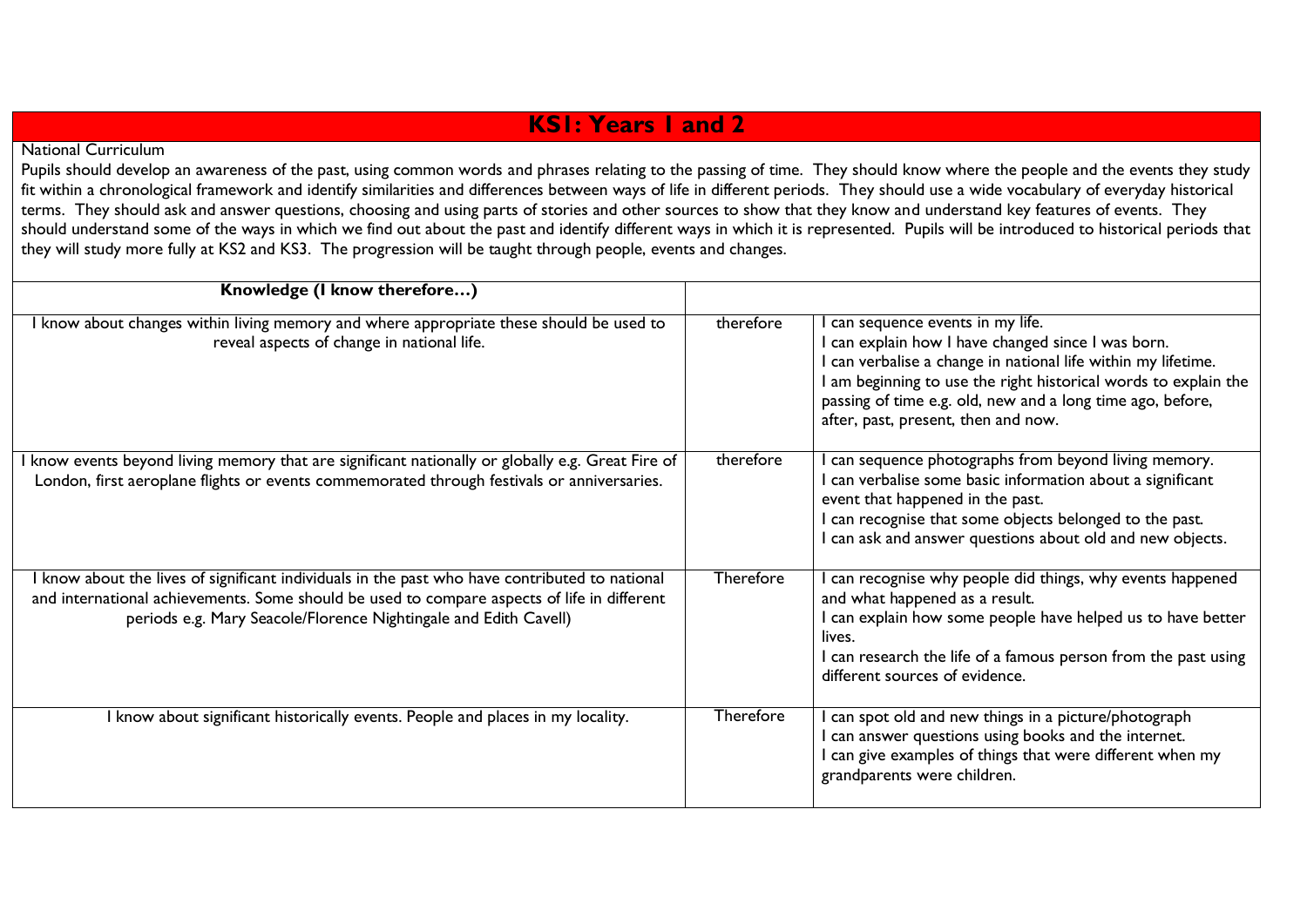| <b>YEARLY ASSESSMENT STATEMENTS</b>                                                                          |                                                                                                            |                      | <b>VOCABULARY</b>                                                |  |
|--------------------------------------------------------------------------------------------------------------|------------------------------------------------------------------------------------------------------------|----------------------|------------------------------------------------------------------|--|
|                                                                                                              |                                                                                                            |                      | Changes, living , memory, similarities, differences, event, old, |  |
|                                                                                                              |                                                                                                            |                      | new, a long time ago, before, after, past/ present, then ,now,   |  |
|                                                                                                              |                                                                                                            |                      | local, artefact, evidence, sequence, time, ancient, inventions,  |  |
|                                                                                                              |                                                                                                            |                      | modern, the future, date order, timeline,                        |  |
|                                                                                                              |                                                                                                            |                      | what/where/when/why, century, memories, chronological            |  |
|                                                                                                              |                                                                                                            |                      | order,                                                           |  |
|                                                                                                              |                                                                                                            | <b>YEARLY IMPACT</b> |                                                                  |  |
|                                                                                                              |                                                                                                            | ARE % GD %           |                                                                  |  |
| <b>Helpful resources and web links:</b>                                                                      |                                                                                                            |                      |                                                                  |  |
|                                                                                                              |                                                                                                            |                      |                                                                  |  |
|                                                                                                              | http://www.heritage-explorer.co.uk/web/he/default.aspx - images and photos for use in history lessons from |                      |                                                                  |  |
| different time periods                                                                                       |                                                                                                            |                      |                                                                  |  |
|                                                                                                              |                                                                                                            |                      |                                                                  |  |
|                                                                                                              | http://www.imagesofengland.org.uk/ - research and enquiry skills - English history                         |                      |                                                                  |  |
|                                                                                                              | http://www.royal.gov.uk/Home.aspx - official website of the British monarchy (for use in research)         |                      |                                                                  |  |
| http://www.ngfl-cymru.org.uk/eng/vtc_-_ks2_-_history_-_accac_packs - history packs; various time periods and |                                                                                                            |                      |                                                                  |  |
| various resources                                                                                            |                                                                                                            |                      |                                                                  |  |
|                                                                                                              |                                                                                                            |                      |                                                                  |  |
| https://theschooltrip.co.uk/virtual-school-trip-ideas-you-can-do-for-free/                                   |                                                                                                            |                      |                                                                  |  |
| https://www.twinkl.co.uk/resources/home-key-stage-1-subjects/history                                         |                                                                                                            |                      |                                                                  |  |
| https://www.tes.com/teaching-resources                                                                       |                                                                                                            |                      |                                                                  |  |
| https://www.planbee.com/history/                                                                             |                                                                                                            |                      |                                                                  |  |
| https://www.teachingideas.co.uk/subjects/history                                                             |                                                                                                            |                      |                                                                  |  |
| https://www.sheppardsoftware.com/History.htm                                                                 |                                                                                                            |                      |                                                                  |  |
|                                                                                                              |                                                                                                            |                      |                                                                  |  |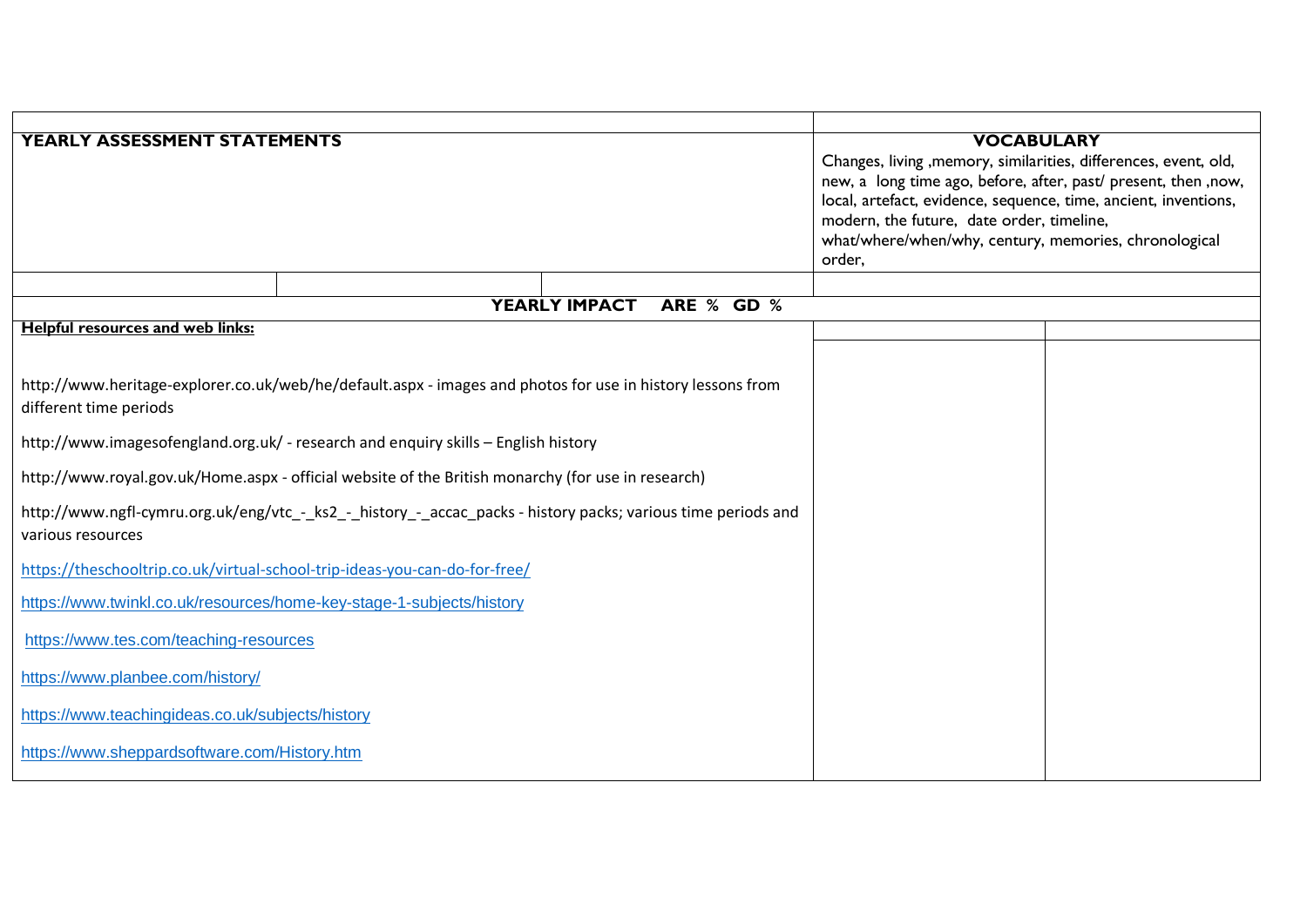| https://www.brainpop.com/socialstudies/history/                                       |  |
|---------------------------------------------------------------------------------------|--|
| https://www.sparklebox.co.uk/                                                         |  |
| https://www.topmarks.co.uk/Search.aspx?Subject=12                                     |  |
| http://www.primaryresources.co.uk/history/history.htm                                 |  |
| https://www.bbc.co.uk/programmes/articles/1vYCLNIGK2wdM8R9FqhVxhV/class-clips-primary |  |
|                                                                                       |  |
|                                                                                       |  |

**Key Stage 2**

#### **NATIONAL CURRICULUM**

### **Key stage 2**

**Pupils should continue to develop a chronologically secure knowledge and understanding of British, local and world history, establishing clear narratives within and across the periods they study. They should note connections, contrasts and trends over time and develop the appropriate use of historically terms. They should regularly address and sometimes devise historically valid questions about change, cause, similarity and difference, and significance. They should construct informed responses that involve thoughtful selection and organisation of relevant historical information. They should understand how our knowledge of the past is constructed from a range of sources. In planning to ensure the progression described above through teaching the British local and world history, teachers should combine overview and depth studies to help pupils understand the long arc of development and the complexity of specific aspects of the content.** 

**Year 3/4 (Two year joint cycle) LKS2** 

Pupils should be taught about: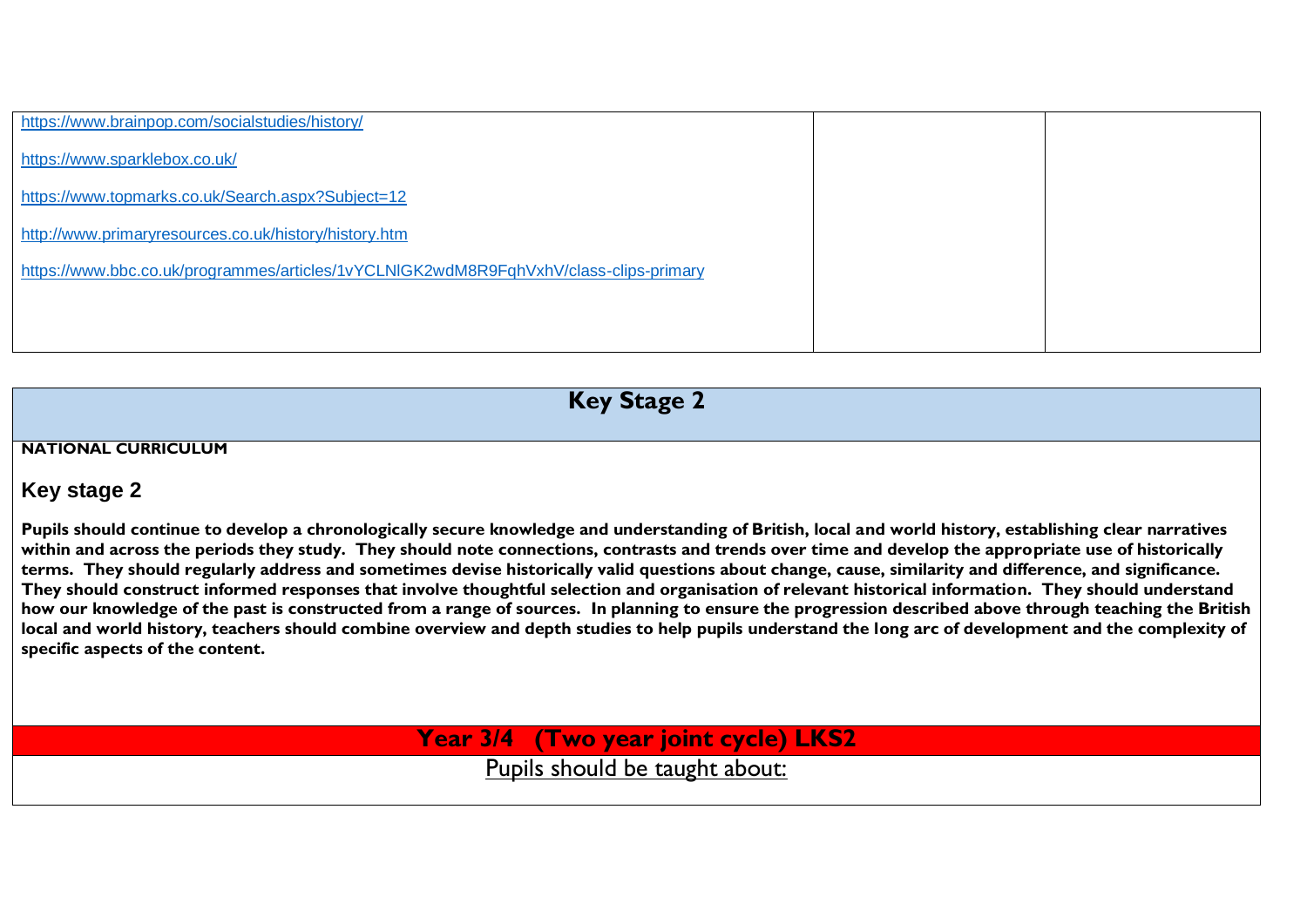Changes in Britain from the Stone Age to the Iron Age (these could include)

- Late Neolithic hunter-gatherers and early farmers, for example, Skara Brae
- Bronze Age religion, technology and travel for example Stonehenge
- Iron Age hill forts: tribal kingdoms, farming, art and culture

The Roman Empire and its impact on Britain (this could include)

- $\bullet$  | ulius Caesar's attempted invasion 55-54 BC.
- The Roman Empire by AD 42 and the power of its army
- Successful invasion by Claudius and conquest, including Hadrian's Wall
- British resistance, for example, Boudica
- "Romanisation" of Britain: sites such as Caerwent and the impact of technology. Culture and beliefs, including early Christianity

#### Britain's settlement by Anglo-Saxons and Scots (this could include)

- Roman withdrawal from Britain in about AD 410 and the fall of the Western Roman Empire
- Scots invasions from Ireland to North Britain (now Scotland)
- Anglo-Saxon invasions, settlements and kingdoms: place names and village life
- Anglo-Saxon art and culture
- Christian conversion-Canterbury, Iona and Lindisfarne

### The Viking and Anglo-Saxon struggle for the Kingdom of England to the time of Edward the Confessor (this could include)

- Viking raids and invasion
- Resistance by Alfred the Great and Athelstan, first King of England
- Further Viking invasions and Danegeld
- Anglo-Saxon laws and justice
- Edward the Confessor and his death in 1066

### A local history study (this could include)

- A depth study linked to one of the British areas of study listed above
- A study over time tracing how several aspects of national history are reflected in the locality (this can go beyond 1066)
- A study of an aspect of history, or a site, dating from a period beyond 1066 that is significant in the locality

#### **Implementation**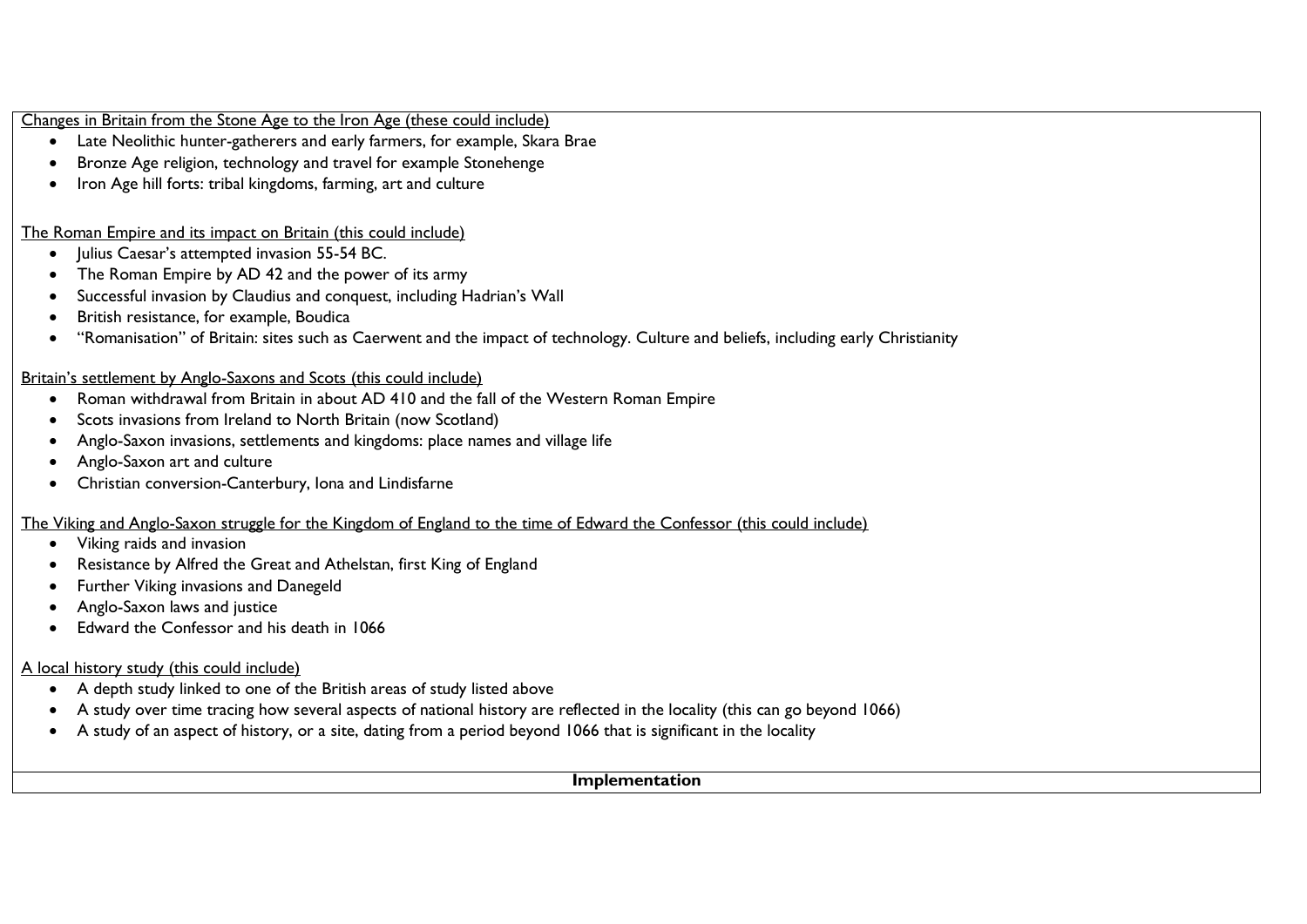| Knowledge (I know therefore)                                                                                            | Skills ( I can) |                                                                                                                                                                                                                                                                                                                                                                                                                                                                                                                                                                                                      |  |
|-------------------------------------------------------------------------------------------------------------------------|-----------------|------------------------------------------------------------------------------------------------------------------------------------------------------------------------------------------------------------------------------------------------------------------------------------------------------------------------------------------------------------------------------------------------------------------------------------------------------------------------------------------------------------------------------------------------------------------------------------------------------|--|
| know about changes in Britain from the Stone Age to the Iron Age                                                        | therefore       | I can describe events from the past using dates when things<br>happened.<br>I can begin to use and understand abstract historical terms<br>such as 'civilisation', 'peasantry'<br>I can use a timeline within a specific period of history to set<br>out the order that things may have happened.                                                                                                                                                                                                                                                                                                    |  |
| I know about the Roman Empire and its impact on Britain                                                                 | therefore       | I can describe events from the past using dates when things<br>happened.<br>I can use a timeline within a specific period of history to set<br>out the order that things may have happened.<br>I can explain some of the times when Britain has been invaded.<br>I can plot events on a timeline using centuries<br>I can use mathematical skills to round up time differences into<br>centuries and decades.<br>I can explain how the lives of wealthy people were different<br>from the lives of poorer people.<br>I can begin to use and understand abstract historical terms<br>such as 'empire' |  |
| know about Britain's settlement by Anglo-Saxons and Scots                                                               | therefore       | I can describe events from the past using dates when things<br>happened.<br>I can use a timeline within a specific period of history to set<br>out the order that things may have happened.<br>I can give reasons for the main events and changes for the<br>period I am studying.                                                                                                                                                                                                                                                                                                                   |  |
| know about the Viking and Anglo-Saxon struggle for the Kingdom of England to the time of<br><b>Edward the Confessor</b> | therefore       | I can describe events from the past using dates when things<br>happened.<br>I can use a timeline within a specific period of history to set<br>out the order that things may have happened.<br>I can explain some of the times when Britain has been invaded.<br>I can explain how historical items and artefacts can be used to<br>help build up a picture of life in the past.                                                                                                                                                                                                                     |  |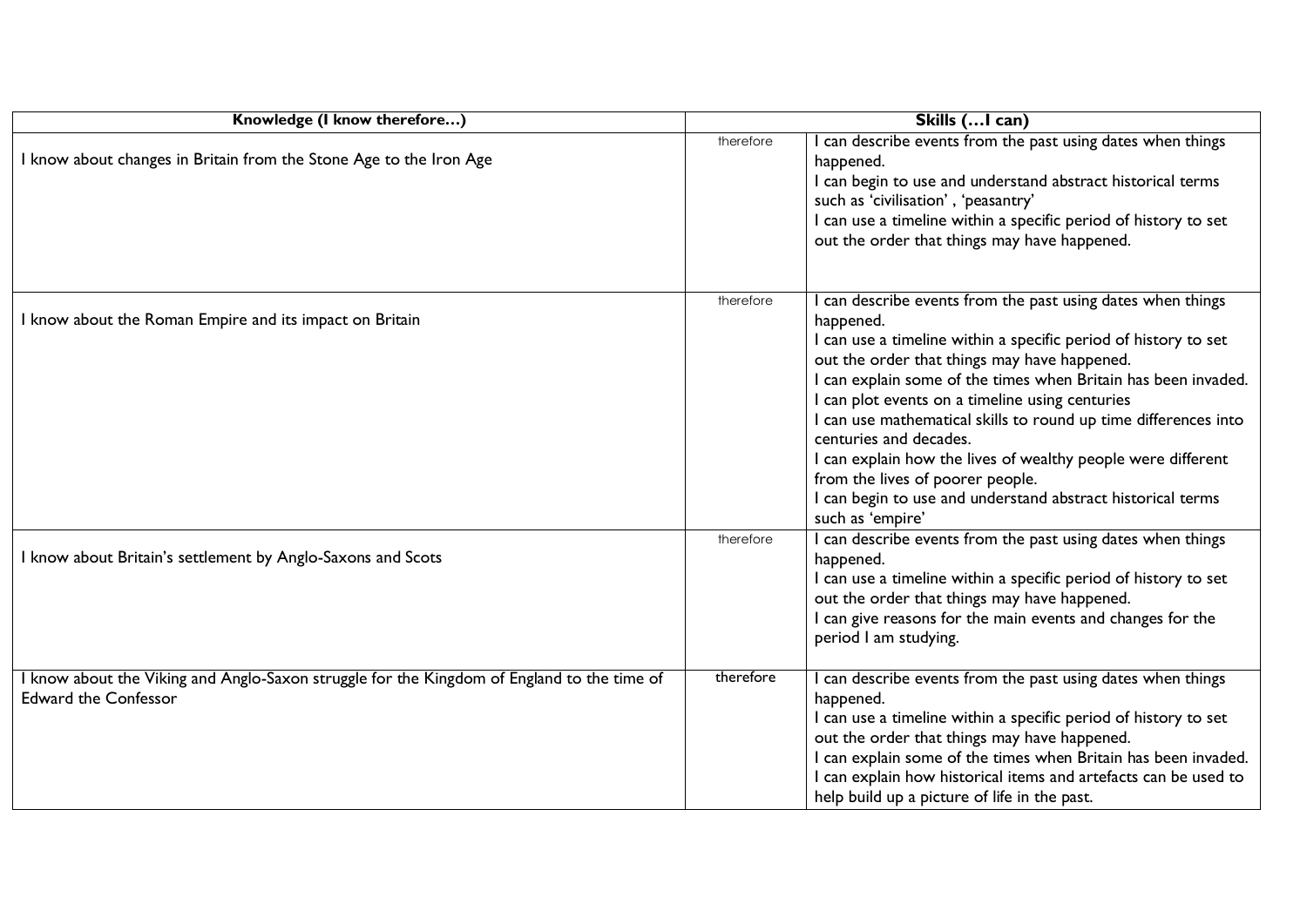| I know about history in my local area                                                                                 |  |                                                                                                                                                                                                                                                                                                                                                                                                                                            | therefore  | I can use research skills to find answers to specific historical<br>questions.<br>I can explain how an event from the past has shaped our life<br>today. |                           |
|-----------------------------------------------------------------------------------------------------------------------|--|--------------------------------------------------------------------------------------------------------------------------------------------------------------------------------------------------------------------------------------------------------------------------------------------------------------------------------------------------------------------------------------------------------------------------------------------|------------|----------------------------------------------------------------------------------------------------------------------------------------------------------|---------------------------|
| YEARLY ASSESSMENT STATEMENTS                                                                                          |  | <b>VOCABULARY</b><br>Era/period, chronological order, century, decade, B.C. (Before<br>Christ), A.D. (Anno Domino), empire, civilisation, peasantry,<br>invasion, legacy, sources, continuity, impact, importance, first<br>hand/second evidence, archaeologist/archaeology, millennium,<br>infer, conquest, resistance, culture, beliefs, settlements,<br>kingdoms, conversion, raids, dissolution, monarch, Tudor,<br>legacy, influence, |            |                                                                                                                                                          |                           |
|                                                                                                                       |  | <b>ANNUAL IMPACT</b>                                                                                                                                                                                                                                                                                                                                                                                                                       | ARE % GD % |                                                                                                                                                          |                           |
| <b>Helpful resources and web links:</b><br>https://theschooltrip.co.uk/virtual-school-trip-ideas-you-can-do-for-free/ |  |                                                                                                                                                                                                                                                                                                                                                                                                                                            |            | <b>Pupils Not Meeting Target</b>                                                                                                                         | <b>Actions to address</b> |
| https://www.twinkl.co.uk/resources/home-key-stage-1-subjects/history                                                  |  |                                                                                                                                                                                                                                                                                                                                                                                                                                            |            |                                                                                                                                                          |                           |
| https://www.tes.com/teaching-resources                                                                                |  |                                                                                                                                                                                                                                                                                                                                                                                                                                            |            |                                                                                                                                                          |                           |
| https://www.planbee.com/history/                                                                                      |  |                                                                                                                                                                                                                                                                                                                                                                                                                                            |            |                                                                                                                                                          |                           |
| https://www.teachingideas.co.uk/subjects/history                                                                      |  |                                                                                                                                                                                                                                                                                                                                                                                                                                            |            |                                                                                                                                                          |                           |
| https://www.sheppardsoftware.com/History.htm                                                                          |  |                                                                                                                                                                                                                                                                                                                                                                                                                                            |            |                                                                                                                                                          |                           |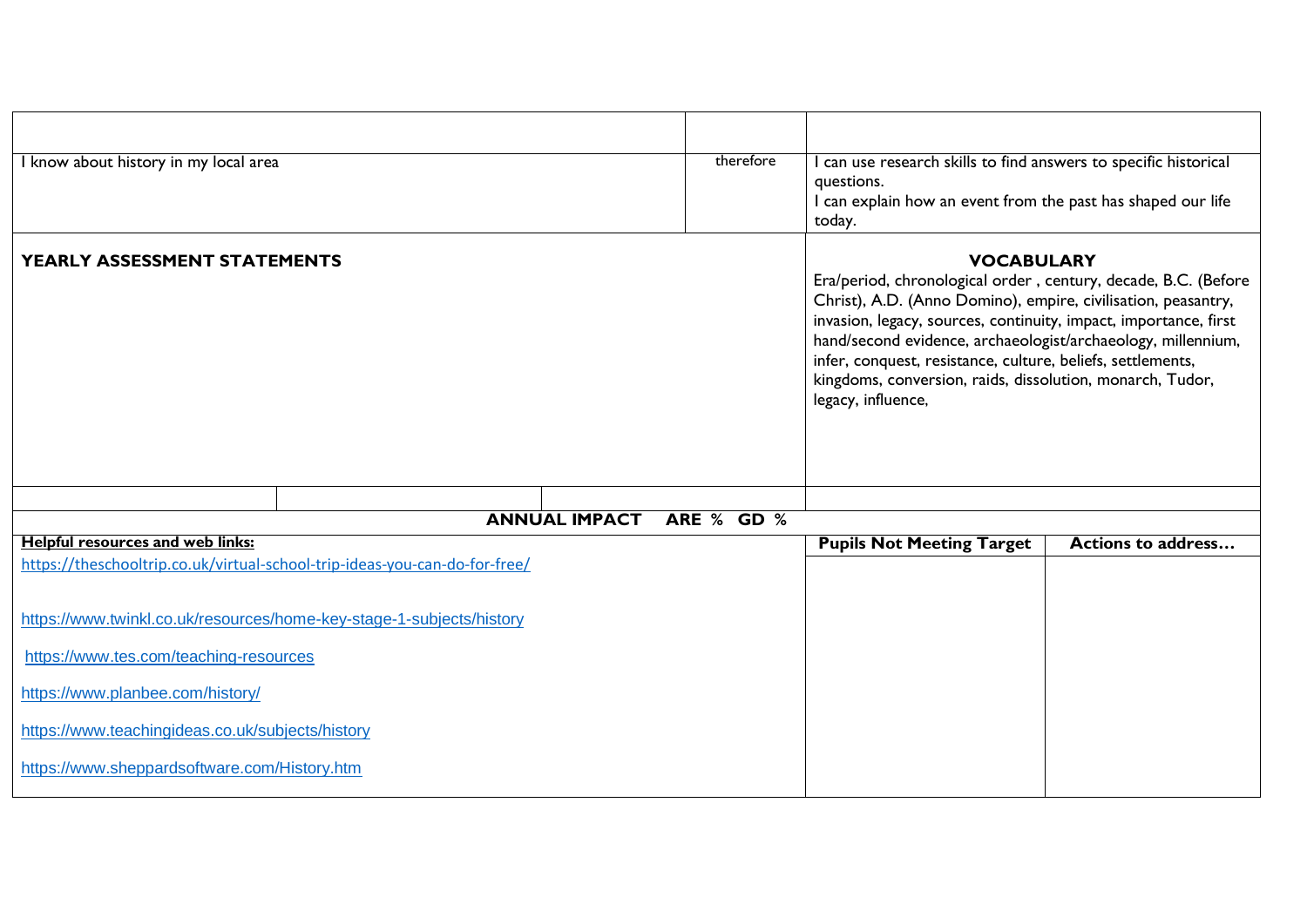| https://www.brainpop.com/socialstudies/history/                                                                                                           |  |
|-----------------------------------------------------------------------------------------------------------------------------------------------------------|--|
| https://www.sparklebox.co.uk/                                                                                                                             |  |
| https://www.topmarks.co.uk/Search.aspx?Subject=12                                                                                                         |  |
| http://www.primaryresources.co.uk/history/history.htm                                                                                                     |  |
| https://www.bbc.co.uk/programmes/articles/1vYCLNIGK2wdM8R9FqhVxhV/class-clips-primary                                                                     |  |
| http://www.heritage-explorer.co.uk/web/he/default.aspx - images and photos for use in history lessons from<br>different time periods                      |  |
| http://www.imagesofengland.org.uk/ - research and enquiry skills - English history                                                                        |  |
| http://www.royal.gov.uk/Home.aspx - official website of the British monarchy (for use in research)                                                        |  |
| http://www.3dhistory.co.uk/tudorHouse.html and http://www.3dhistory.co.uk/roundHouse.html - 3D Tudor<br>house and Celtic roundhouse; how to make your own |  |
| http://thedayafter.e2bn.org/index.php?option=com_content&task=view&id=66&Itemid=7 - was Boudicca a<br>hero or a villain                                   |  |
| http://www.ngfl-cymru.org.uk/eng/vtc - ks2 - history - accac packs - history packs; various time periods<br>and various resources                         |  |
| http://www.20thcenturylondon.org.uk/server.php?show=nav.904 - pictures of evacuees (slideshow)                                                            |  |
|                                                                                                                                                           |  |
|                                                                                                                                                           |  |
| <b>Year 5 UKS2</b>                                                                                                                                        |  |
|                                                                                                                                                           |  |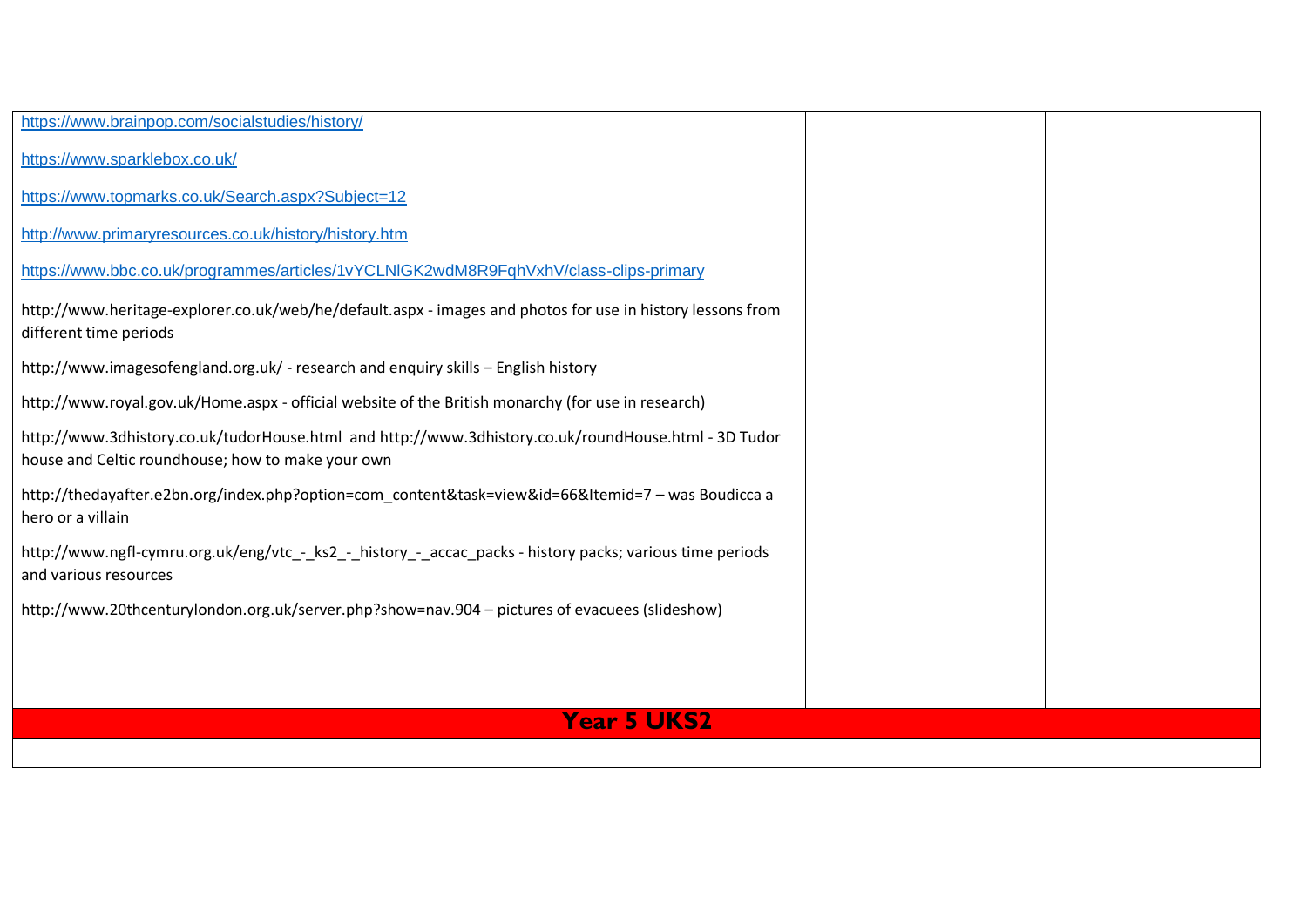# Pupils should be taught about:

A Study of an aspect or theme in British history that extends pupils' chronological knowledge beyond 1066 (this could include)

- The changing power of monarchs using case studies such as John, Anne and Victoria (studied through The Tudor topic)
- Changes in an aspect of social history, such as crime and punishment from the Anglo-Saxons to the present or leisure and entertainment in the 20<sup>th</sup> Century
- The legacy of Greek or Roman culture (art, architecture or literature) on later periods in British history, including the present day
- A significant turning point in British history, for example, the first railways or the Battle of Britain

### Ancient Greece – a study of Greek life and achievements and their influence on the western world

| Implementation                                                       |                  |                                                                                                                                                                                                                                                                                                                                                                                                                                                                                                                                                                                                                                                                                                                                |  |  |
|----------------------------------------------------------------------|------------------|--------------------------------------------------------------------------------------------------------------------------------------------------------------------------------------------------------------------------------------------------------------------------------------------------------------------------------------------------------------------------------------------------------------------------------------------------------------------------------------------------------------------------------------------------------------------------------------------------------------------------------------------------------------------------------------------------------------------------------|--|--|
| Knowledge (I know therefore)                                         | Skills ( I can)  |                                                                                                                                                                                                                                                                                                                                                                                                                                                                                                                                                                                                                                                                                                                                |  |  |
| I know about an aspect in British history beyond 1066 (Tudor period) | <b>Therefore</b> | can draw a timeline with different historical events during<br>the Tudor period.<br>I can summarise the main events from the Battle of<br><b>Bosworth</b><br>I can explain the main features of the Tudor Army<br>I can compare rich Tudors and Poor Tudors including: food,<br>homes, clothing, artefacts, jobs etc<br>I can compare Tudor buildings and streets to modern day<br>I can portraits and written sources to infer about famous<br>Tudor Kings and Queens.<br>I can name and the wives of Henry VIII and are able to give<br>reasons for their marriages<br>I can explain how Parliament affected decision making in<br>England.<br>I can describe how crime and punishment has changed over<br>a period of time. |  |  |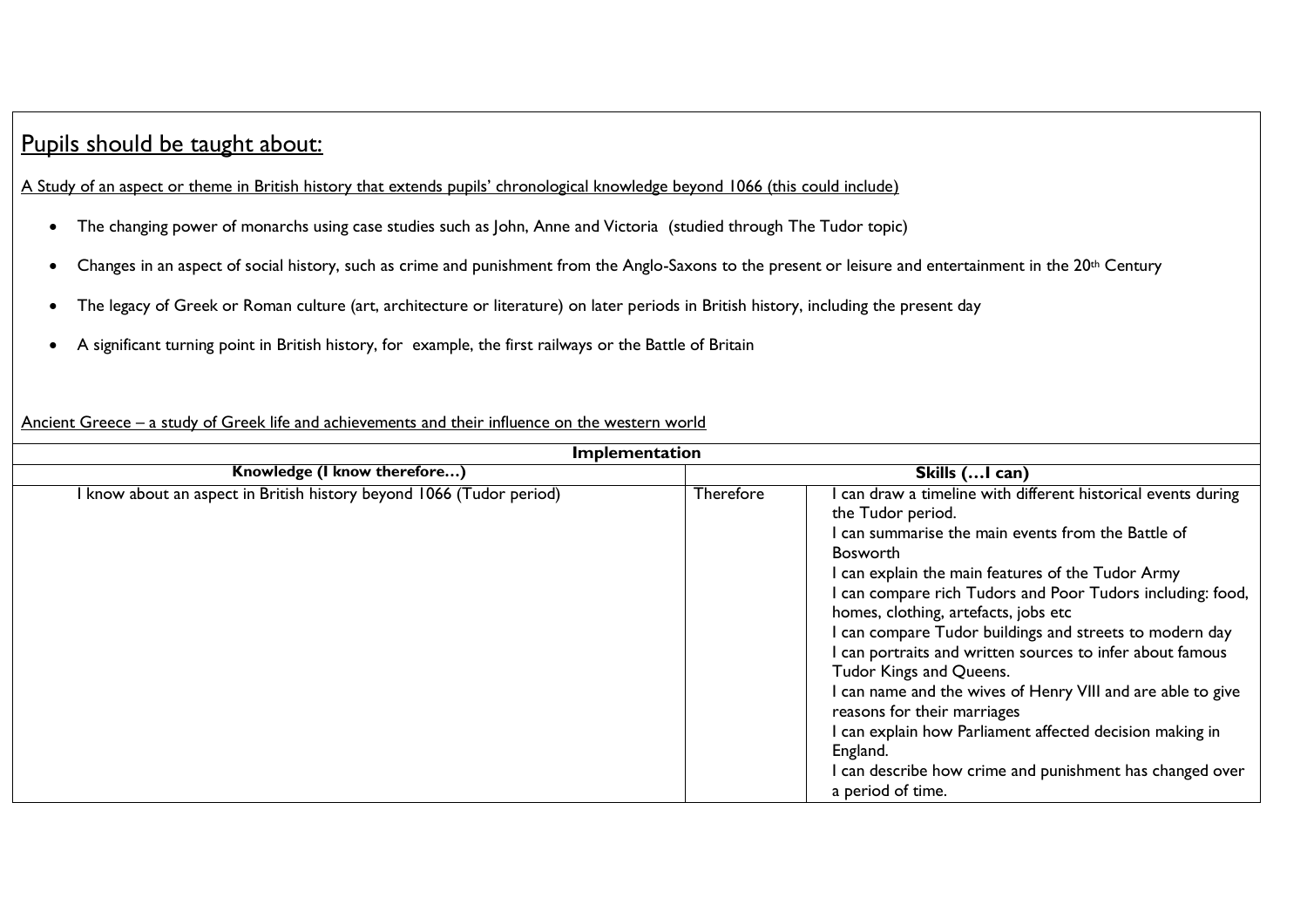|                                                                      |            | can summarise how the Tudor Times in Britain has had a<br>major influence on the world e.g. reformation, dissolution of<br>the monasteries<br>I can understand terms such as dissolution, parliament,                                                                                                                                                                                                                                                                                                                                                                                                                                                                                                                   |
|----------------------------------------------------------------------|------------|-------------------------------------------------------------------------------------------------------------------------------------------------------------------------------------------------------------------------------------------------------------------------------------------------------------------------------------------------------------------------------------------------------------------------------------------------------------------------------------------------------------------------------------------------------------------------------------------------------------------------------------------------------------------------------------------------------------------------|
| I know about Ancient Greece and their influence on the western world | Therefore  | can compare two or more historical periods (now and<br>Ancient Greece) explaining things which have changed and<br>things which have stayed the same.<br>I can research what it was like for<br>children/clothes/armies/education/scientists in Ancient<br>Greece and present my findings to an audience.<br>I can research the Ancient Olympic games and can answer<br>questions relating to this such as: how often were they held,<br>who watched the games, what prizes did the winners<br>receive?<br>I can compare the modern day Olympics to Ancient Greek<br>Olympics<br>I can name Greek Gods and Goddesses<br>I can use the Greek alphabet to write my name and the<br>names of different Gods and Goddesses. |
| YEARLY ASSESSMENT STATEMENTS                                         |            | <b>VOCABULARY</b><br>Era/period, chronological order, BC, AD on one hand, this<br>source suggests, reliable, consequences, archaeology,<br>suggest, continuity, infer, democracy, diversity, variety of<br>sources, legacy, impression, morale, biased, reliability,<br>Parliament, research, change, cause, similarity, difference,<br>significant, contrast, summarise, influence, dissolution,<br>reformation. Monasteries, divorce, Catholic, Protestant,<br>Church of England                                                                                                                                                                                                                                      |
| <b>ANNUAL IMPACT</b>                                                 | ARE % GD % |                                                                                                                                                                                                                                                                                                                                                                                                                                                                                                                                                                                                                                                                                                                         |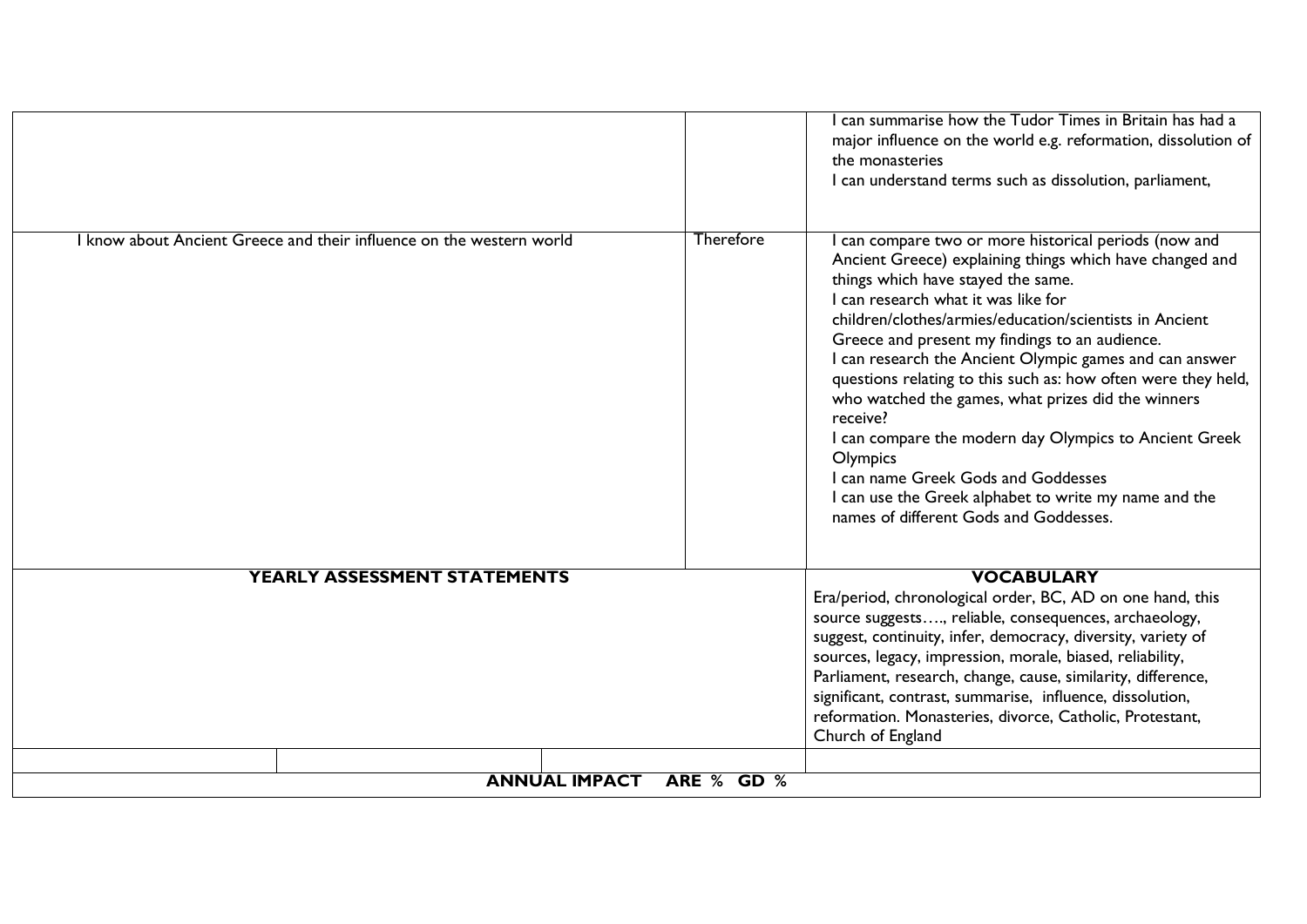| <b>Helpful resources and web links</b>                                                                                                                    |  |
|-----------------------------------------------------------------------------------------------------------------------------------------------------------|--|
| :https://www.bbc.co.uk/teach/class-clips-video/geography-ks2-ks3-seriously-raleigh/zhk3nrd Walter Raleigh                                                 |  |
| short videos Eldorado gold hunt trip                                                                                                                      |  |
| https://theschooltrip.co.uk/virtual-school-trip-ideas-you-can-do-for-free/                                                                                |  |
| https://www.twinkl.co.uk/resources/home-key-stage-1-subjects/history                                                                                      |  |
| https://www.tes.com/teaching-resources                                                                                                                    |  |
| https://www.planbee.com/history/                                                                                                                          |  |
| https://www.teachingideas.co.uk/subjects/history                                                                                                          |  |
| https://www.sheppardsoftware.com/History.htm                                                                                                              |  |
| https://www.brainpop.com/socialstudies/history/                                                                                                           |  |
| https://www.sparklebox.co.uk/                                                                                                                             |  |
| https://www.topmarks.co.uk/Search.aspx?Subject=12                                                                                                         |  |
| http://www.primaryresources.co.uk/history/history.htm                                                                                                     |  |
| https://www.bbc.co.uk/programmes/articles/1vYCLNIGK2wdM8R9FqhVxhV/class-clips-primary                                                                     |  |
| http://www.heritage-explorer.co.uk/web/he/default.aspx - images and photos for use in history lessons from<br>different time periods                      |  |
| http://www.imagesofengland.org.uk/ - research and enquiry skills - English history                                                                        |  |
| http://www.royal.gov.uk/Home.aspx - official website of the British monarchy (for use in research)                                                        |  |
| http://www.3dhistory.co.uk/tudorHouse.html and http://www.3dhistory.co.uk/roundHouse.html - 3D Tudor<br>house and Celtic roundhouse; how to make your own |  |
| http://www.ngfl-cymru.org.uk/eng/vtc_-_ks2_-_history_-_accac_packs - history packs; various time periods                                                  |  |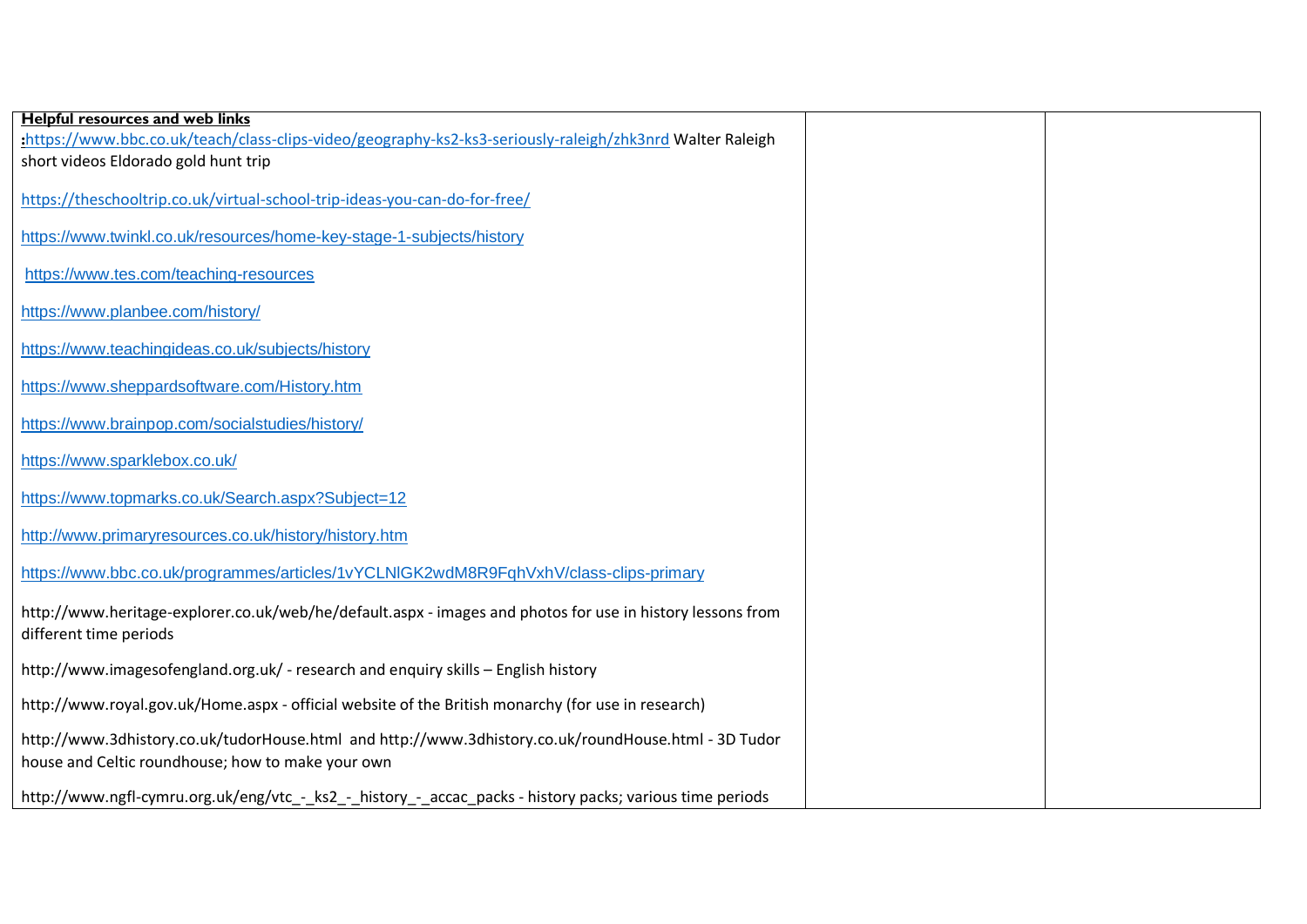#### and various resources

# **Year 6 UKS2**

Pupils should be taught about:

The achievements of the earliest civilisations-

an over view of where and when the first civilisations appeared and a depth study of one of the following :

Ancient Sumer: The Indus Valley: Ancient Egypt, The Shang Dynasty of Ancient China

A non – European society that provides contrasts with British history

One study chosen from: early Islamic civilisation, including a study of Baghdad c. AD 900; Mayan civilization c. AD 900; Benin (West Africa) c. AD 900-1300

A Local History study(this could include)

- A depth study linked to one of the British areas of study listed above
- A study over time tracing how several aspects of national history are reflected in the locality (this can go beyond 1066)
- A study of an aspect of history, or a site, dating from a period beyond 1066 that is significant in the locality

| <b>Implementation</b>                                         |                |                                                                                                                                                                                                                                                                                                                                                               |  |
|---------------------------------------------------------------|----------------|---------------------------------------------------------------------------------------------------------------------------------------------------------------------------------------------------------------------------------------------------------------------------------------------------------------------------------------------------------------|--|
| Knowledge (I know therefore)                                  | Skills (I can) |                                                                                                                                                                                                                                                                                                                                                               |  |
| I know some of the achievements of the earliest civilisations | therefore      | I can place features of historical events and people from<br>Ancient Egyptian society into a chronological framework.<br>I can summarise the main events from Ancient Egypt,<br>explaining the order of events and what happened.<br>I can describe the different Ancient Egyptian seasons and<br>the impacts of this on the Egyptians jobs, homes, clothing, |  |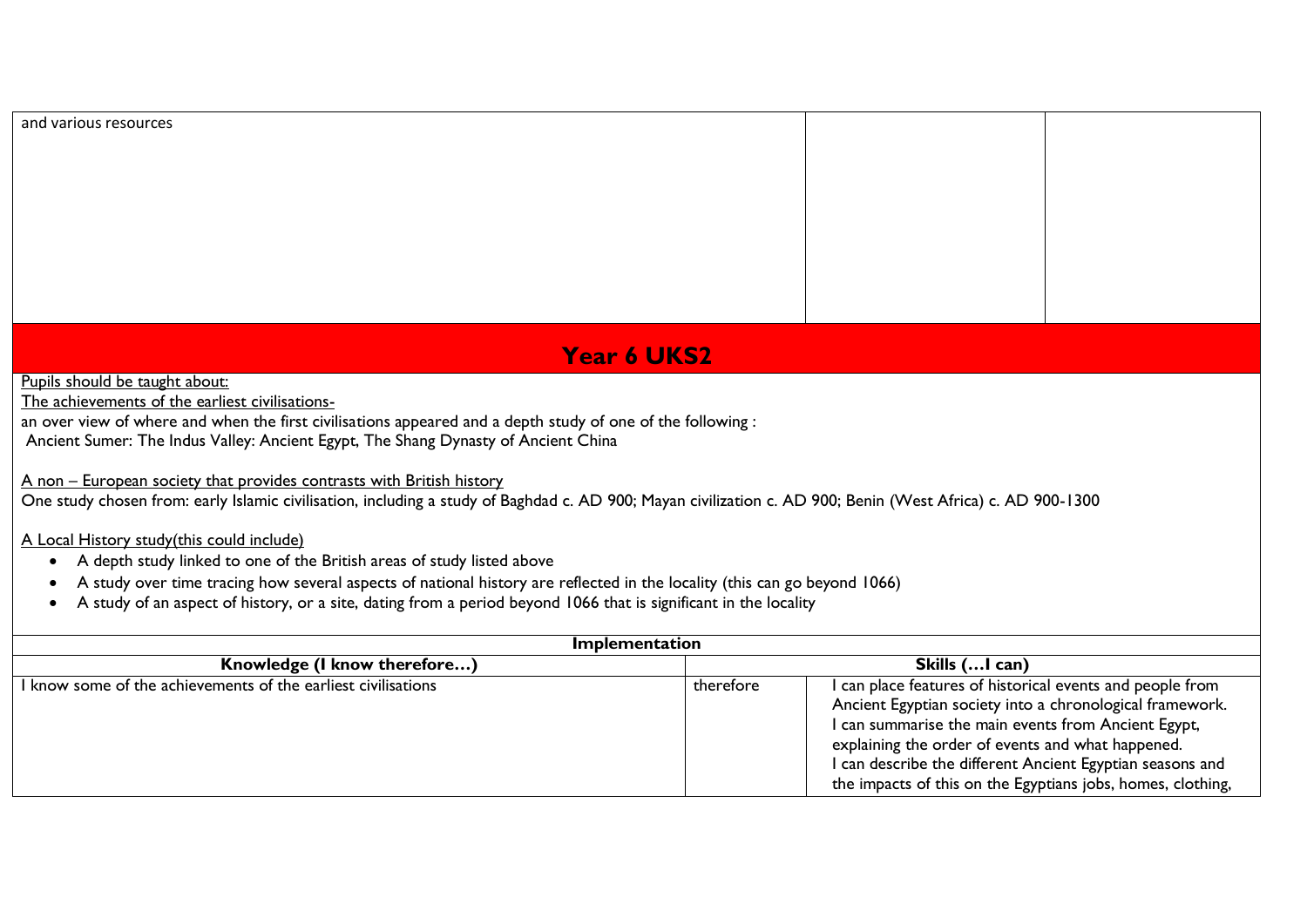| I know about a none European Society (Mayan Civilisation AD900) that provides contrast<br>with British history                                                                                                                                                                                                           | therefore  | wages and food<br>I can name different Ancient Egyptian Gods and Goddesses<br>I can explain the process of mummification with reasons<br>why this was done.<br>I can summarise how Britain has learnt from Ancient Egypt<br>can place features of historical events and people from<br>Mayan society into a chronological framework.<br>can summarise the main events from the Mayan<br>Civilisation, explaining the order of events and what<br>happened. |  |  |
|--------------------------------------------------------------------------------------------------------------------------------------------------------------------------------------------------------------------------------------------------------------------------------------------------------------------------|------------|------------------------------------------------------------------------------------------------------------------------------------------------------------------------------------------------------------------------------------------------------------------------------------------------------------------------------------------------------------------------------------------------------------------------------------------------------------|--|--|
| know about an aspect of local history                                                                                                                                                                                                                                                                                    | therefore  | can explain how our locality has changed over time.                                                                                                                                                                                                                                                                                                                                                                                                        |  |  |
| YEARLY ASSESSMENT STATEMENTS                                                                                                                                                                                                                                                                                             |            | <b>VOCABULARY</b><br>Era/period, chronological order, BC, AD on one hand, this<br>source suggests, reliable, consequences, archaeology,<br>suggest, continuity, infer, democracy, diversity, variety of<br>sources, legacy, impression, morale, biased, reliability,<br>civilisation, contrast, local, national, research, change, cause, ,<br>significance, summarise, influence, Mayan, mummification,<br>hieroglyphics                                  |  |  |
|                                                                                                                                                                                                                                                                                                                          |            |                                                                                                                                                                                                                                                                                                                                                                                                                                                            |  |  |
| <b>ANNUAL IMPACT</b>                                                                                                                                                                                                                                                                                                     | ARE % GD % |                                                                                                                                                                                                                                                                                                                                                                                                                                                            |  |  |
| Helpful resources and web links:<br>https://theschooltrip.co.uk/virtual-school-trip-ideas-you-can-do-for-free/<br>https://www.twinkl.co.uk/resources/home-key-stage-1-subjects/history<br>https://www.tes.com/teaching-resources<br>https://www.planbee.com/history/<br>https://www.teachingideas.co.uk/subjects/history |            |                                                                                                                                                                                                                                                                                                                                                                                                                                                            |  |  |